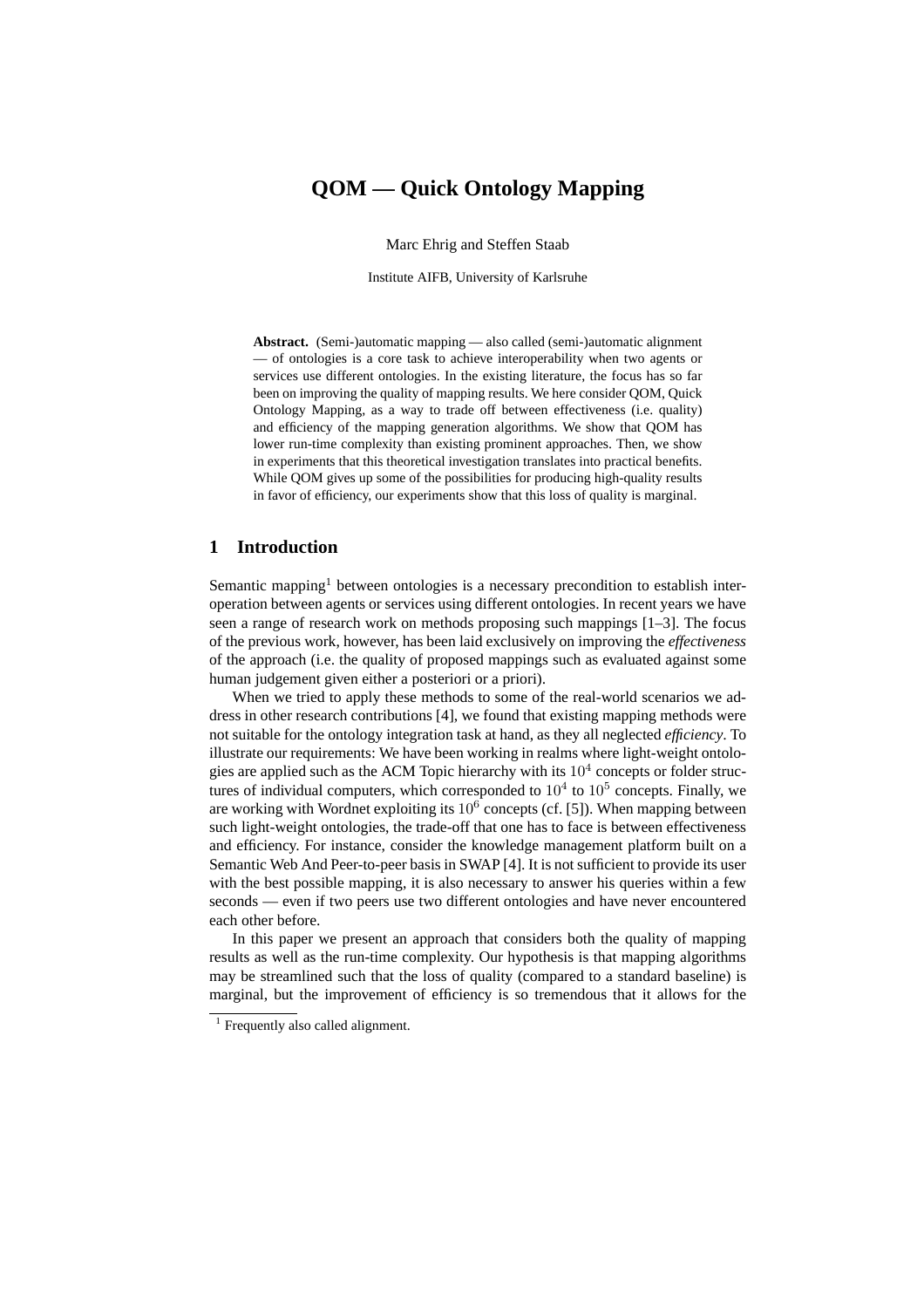ad-hoc mapping of large-size, light-weight ontologies. To substantiate the hypothesis, we outline a comparison of the worst-case run-time behavior (given in full detail in [6]) and we report on a number of practical experiments. The approaches used for our (unavoidably preliminary) comparison represent different classes of algorithms for ontology mapping. Comparing to these approaches we can observe that our new efficient approach QOM achieves good quality. The complexity of QOM is of  $O(n \cdot log(n))$ (measuring with *n* being the number of the entities in the ontologies) against  $O(n^2)$  for approaches that have similar effective outcomes.

The remainder of the paper starts with a clarification of terminology (Section 2). To compare the worst-case run-time behavior of different approaches, we then describe a canonical process for ontology mapping that subsumes the different approaches compared in this paper (Section 3). The process is a core building block for later deriving the run-time complexity of the different mapping algorithms. Section 4 presents our toolbox to analyze these algorithms. In Section 5, different approaches for proposing mappings are described and aligned to the canonical process, one of them being our approach QOM. The way to derive their run-time complexity is outlined in Section 6. Experimental results (Section 7) complement the comparison of run-time complexities. We close this paper with a short section on related work and a conclusion.

### **2 Terminology**

#### **2.1 Ontology**

As we currently focus on light-weight ontologies, we build on  $RDF/S<sup>2</sup>$  to represent ontologies. To facilitate the further description, we briefly summarize its major primitives and introduce some shorthand notations. An RDF model is described by a set of statements, each consisting of a subject, a predicate and an object. An ontology  $O$  is defined by its set of Concepts  $C$  (instances of "rdfs:Class") with a corresponding subsumption hierarchy  $H_C$  (a binary relation corresponding to "rdfs:subClassOf"). Relations  $\mathcal R$  (instances of "rdf:Property") exist between single concepts. Relations are arranged alike in a hierarchy  $H_R$  ("rdfs:subPropertyOf"). An entity  $i \in \mathcal{I}$  may be an instance of a class  $c \in \mathcal{C}$  ("rdf:type"). An instance  $i \in \mathcal{I}$  may have one j or many role fillers from  $\mathcal{I}$  for a relation r from R. We also call this type of triple  $(i, r, j)$  a property instance.

### **2.2 Mapping**

We here define our use of the term "mapping". Given two ontologies  $O_1$  and  $O_2$ , mapping one ontology onto another means that for each entity (concept  $C$ , relation  $R$ , or instance I) in ontology  $O_1$ , we try to find a corresponding entity, which has the same intended meaning, in ontology  $O_2$ .

**Definition 1.** *We define an ontology mapping function,* map*, based on the vocabulary,* E*, of all terms* e ∈ E *and based on the set of possible ontologies,* O*, as a partial function:*

$$
\text{map}: \mathcal{E} \times \mathcal{O} \times \mathcal{O} \to \mathcal{E},
$$

 $2$  http://www.w3.org/RDFS/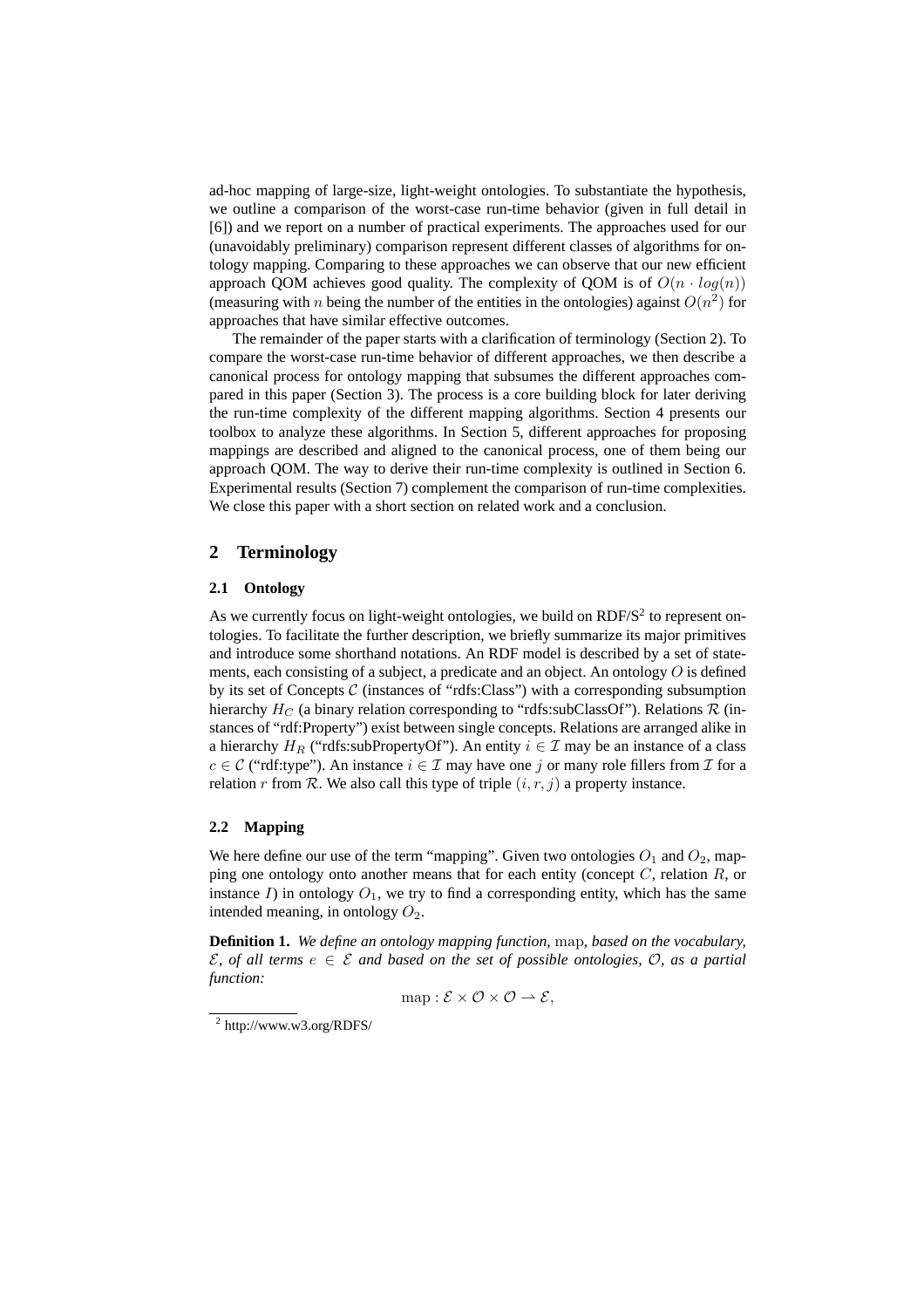*with*  $\forall e \in O_1(\exists f \in O_2 : \text{map}(e, O_1, O_2) = f \vee \text{map}(e, O_1, O_2) = \bot).$ 

A term  $e$  interpreted in an ontology  $O$  is either a concept, a relation or an instance, i.e.  $e_{|O} \in \mathcal{C} \cup \mathcal{R} \cup \mathcal{I}$ . We usually write e instead of  $e_{|O}$  when the ontology O is clear from the context of the writing. We write  $\text{map}_{O_1,O_2}(e)$  for  $\text{map}(e, O_1, O_2)$ . We derive a relation map $_{O_1,O_2}$  by defining map $_{O_1,O_2}(e,f) \Leftrightarrow$  map $_{O_1,O_2}(e) = f$ . We leave out  $O_1, O_2$  when they are evident from the context and write map(e) = f and map(e, f), respectively. Once a (partial) mapping, map, between two ontologies  $O_1$  and  $O_2$  is established, we also say "*entity e is mapped onto entity* f" iff  $\text{map}(e, f)$ . An entity can either be mapped to at most one other entity. A pair of entities  $(e, f)$  that is not yet in map and for which appropriate mapping criteria still need to be tested is called a *candidate mapping*.

#### **2.3 Example**

The following example illustrates a mapping. Two ontologies  $O_1$  and  $O_2$  describing the domain of car retailing are given (Figure 1). A reasonable mapping between the two ontologies is given in Table 1 as well as by the dashed lines in the figure.



**Fig. 1.** Example Ontologies and their Mappings

| Ontology $O_1$                | Ontology $O_2$ |
|-------------------------------|----------------|
| Object                        | Thing          |
| Car                           | Automobile     |
| Porsche KA-123 Marc's Porsche |                |
| Speed                         | Characteristic |
| $250$ km/h                    | fast           |

**Table 1.** Mapping Table for Relation  $\text{map}_{O_1,O_2}(e, f)$ 

Apart from one-to-one mappings as investigated in this paper one entity often has to be mapped to a complex composite such as a concatenation of terms (first and last name) or an entity with restrictions (a sports-car is a car going faster than 250 km/h). [7,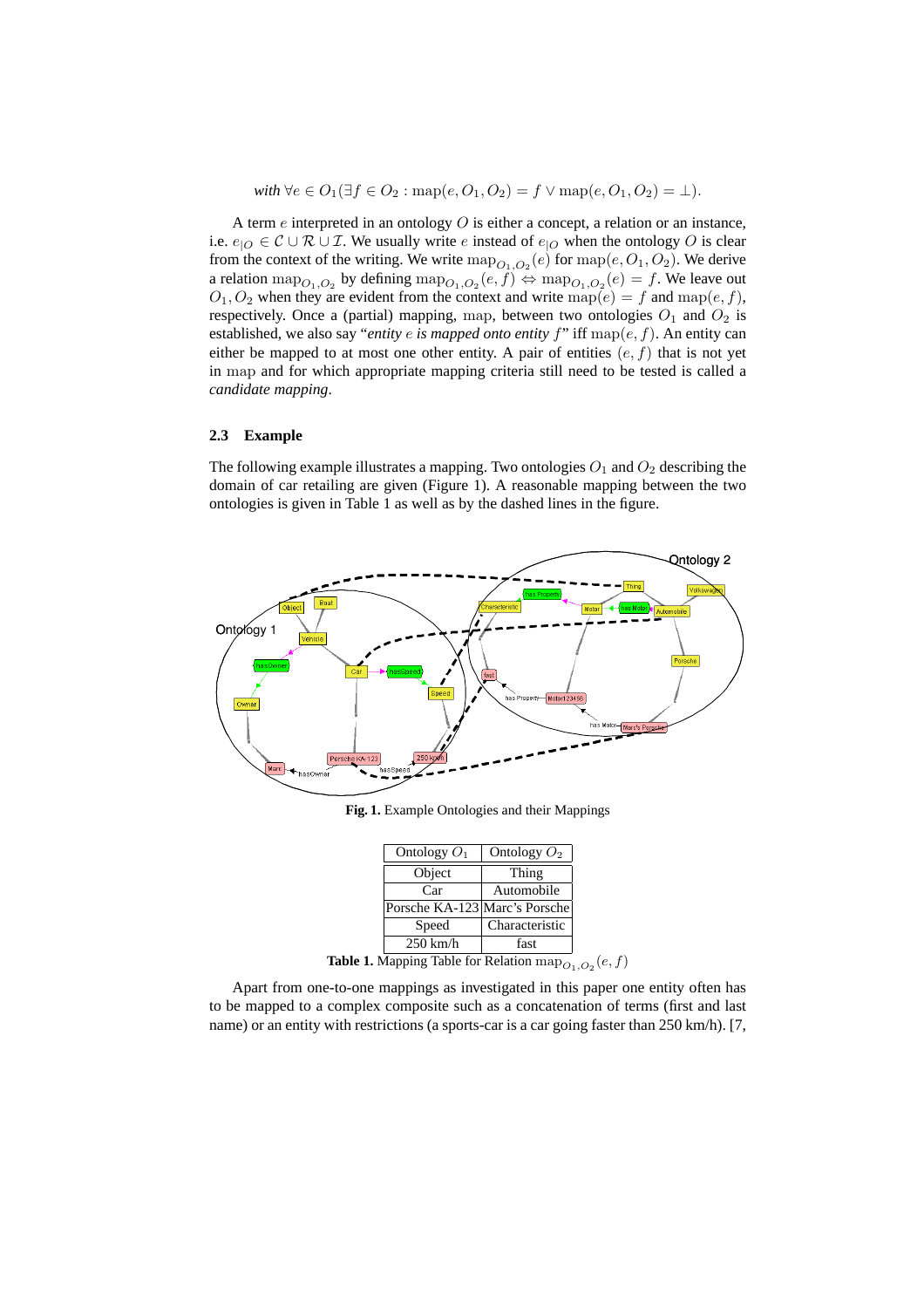8] propose approaches for this. We do not deal with such issues of complete ontology mappings here.

# **3 Process**

We briefly introduce a canonical process that subsumes all the mapping approaches we are aware of.<sup>3</sup> Figure 2 illustrates its six main steps. It is started with two ontologies, which are going to be mapped onto one another, as its input:

**1. Feature engineering** transforms the initial representation of ontologies into a format digestible for the similarity calculations. For instance, the subsequent mapping process may only work on a subset of RDFS primitives.

**2. Selection of Next Search Steps.** The derivation of ontology mappings takes place in a search space of candidate mappings. This step may choose, to compute the similarity of a restricted subset of candidate concepts pairs  $\{(e, f) | e \in O_1, f \in O_2\}$  and to ignore others.

**3. Similarity Computation** determines similarity values of candidate mappings.

**4. Similarity Aggregation**. In general, there may be several similarity values for a candidate pair of entities e, f from two ontologies  $O_1$ ,  $O_2$ , e.g. one for the similarity of their labels and one for the similarity of their relationship to other terms. These different similarity values for one candidate pair must be aggregated into a single aggregated similarity value.

**5. Interpretation** uses the individual or aggregated similarity values to derive mappings between entities from  $O_1$  and  $O_2$ . Some mechanisms here are, to use thresholds for similarity mappings [2], to perform relaxation labelling [3], or to combine structural and similarity criteria.

**6. Iteration**. Several algorithms perform an iteration over the whole process in order to bootstrap the amount of structural knowledge. Iteration may stop when no new mappings are proposed. Note that in a subsequent iteration one or several of steps 1 through 5 may be skipped, because all features might already be available in the appropriate format or because some similarity computation might only be required in the first round.

Eventually, the output returned is a mapping table representing the relation  $map_{O_1,O_2}.$ 



**Fig. 2.** Mapping Process

<sup>3</sup> The process is inspired by CRISP-DM, http://www.crisp-dm.org/, the CRoss Industry Standard Process for Data Mining.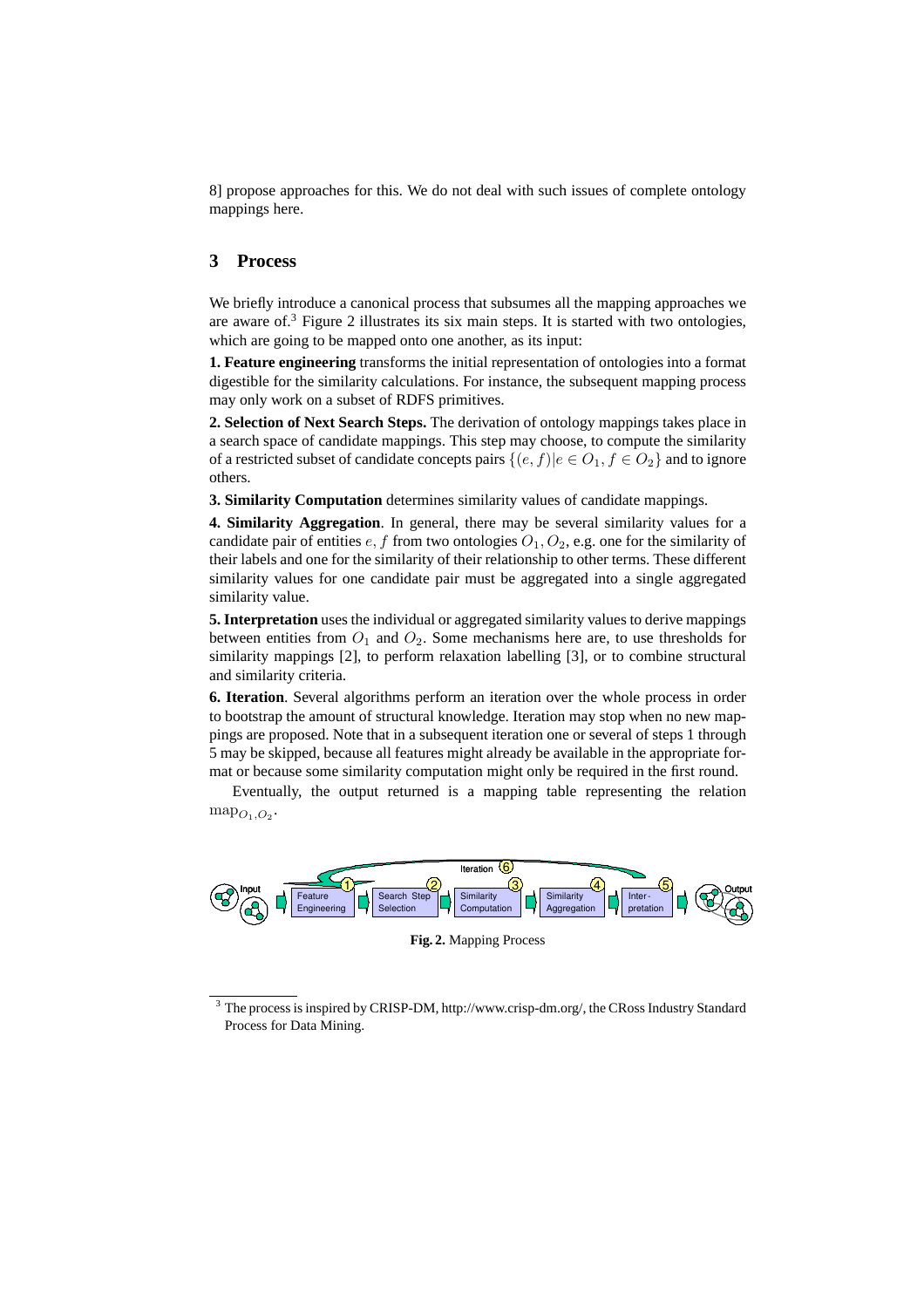# **4 A Toolbox of Data Structures and Methods**

The principal idea of this section is to provide a toolbox of data structures and methods common to many approaches that determine mappings. This gives us a least common denominator based on which concrete approaches instantiating the process depicted in Figure 2 can be compared more easily.

#### **4.1 Features of Ontological Entities**

To compare two entities from two different ontologies, one considers their characteristics, i.e. their features. The features may be specific for a mapping generation algorithm, in any case the features of ontological entities (of concepts, relations, instances) need to be extracted from extensional and intensional ontology definitions. See also [9] and [10] for an overview of possible features and a classification of them. Possible characteristics include:

- **–** *Identifiers*: i.e. strings with dedicated formats, such as unified resource identifiers (URIs) or RDF labels.
- **–** *RDF/S Primitives*: such as properties or subclass relations
- **–** *Derived Features*: which constrain or extend simple RDFS primitives (e.g. mostspecific-class-of-instance)
- **–** *Aggregated Features*: i.e. aggregating more than one simple RDFS primitive, e.g. a sibling is every instance-of the parent-concept of an instance
- **–** *OWL Primitives*: such as an entity being the sameAs another entity
- **–** *Domain Specific Features* are features which only apply to a certain domain with a predefined shared ontology. For instance, in an application where files are represented as instances and the relation hashcode-of-file is defined, we use this feature to compare representations of concrete files.

**Example** We again refer to the example in Figure 1. The actual feature consists of a juxtaposition of relation name and entity name. The Car concept of ontology 1 is characterized through its (label, Car), the concept which it is linked to through (subclassOf, Vehicle), its (concept sibling, boat), and the (direct property, has Speed). Car is also described by its instances through (instance, Porsche KA-123). The relation hasSpeed on the other hand is described through the (domain, Car) and the (range, Speed). An instance would be Porsche KA-123, which is characterized through the instantiated (property instance, (hasOwner, Marc)) and (property instance, (hasSpeed, 250 km/h)).

#### **4.2 Similarity Computation**

**Definition 2.** *We define a similarity measure for comparison of ontology entities as a function as follows (cf. [11]):*

$$
\text{sim}: \mathcal{E} \times \mathcal{E} \times \mathcal{O} \times \mathcal{O} \rightarrow [0, 1]
$$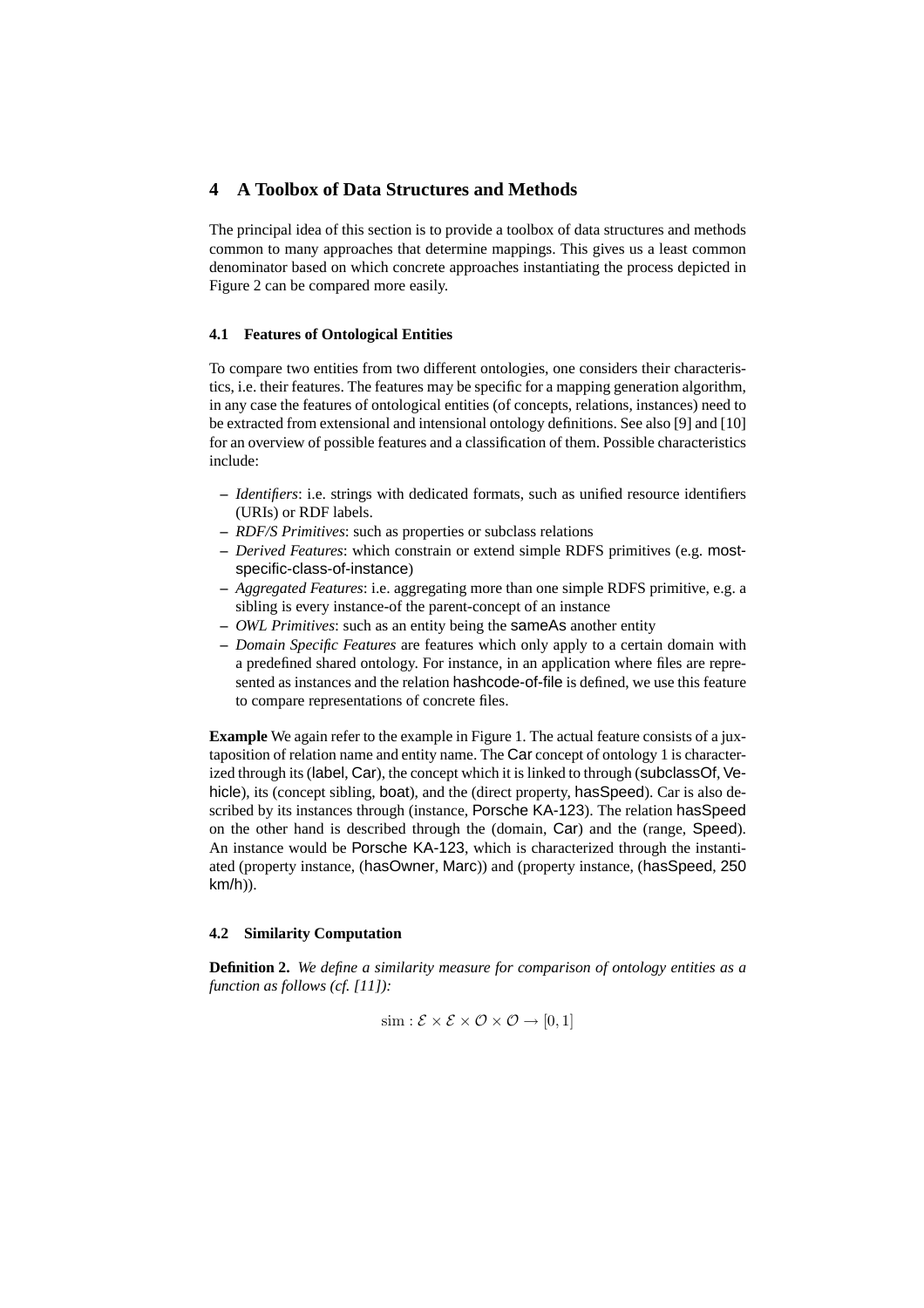Different similarity measures  $\sin_k(e, f, O_1, O_2)$  are indexed through a label k. Further, we leave out  $O_1, O_2$  when they are evident from the context and write  $\sin(k \cdot \epsilon, f)$ . The following similarity measures are needed to compare the features of ontological entities at iteration t.

- **–** *Object Equality* is based on existing logical assertions especially assertions from previous iterations:  $\text{sim}_{obj}(a, b) := \{1 \text{ iff } \text{map}_{t-1}(a) = b, 0 \text{ otherwise}\}\$
- **–** *Explicit Equality* checks whether a logical assertion already forces two entities to be equal:  $\text{sim}_{\text{exp}}(a, b) := \{1 \text{ iff } statement(a, \text{``sameAs''}, b), 0 \text{ otherwise}\}\$
- **–** *String Similarity* measures the similarity of two strings on a scale from 0 to 1 (cf. [12]) based on Levenshtein's edit distance, ed [13].  $\text{sim}_{str}(c, d) := max(0, \frac{min(|c|, |d|) - ed(c, d)}{min(|c|, |d|)}$  $\frac{(|c|, |a|) - ea(c, a)}{min(|c|, |d|)}$
- **–** *SimSet*: For many features we have to determine to what extent two sets of entities are similar. To remedy the problem, multidimensional scaling [14] measures how far two entities are from all other entities and assumes that if they have very similar distances to all other entities, they must be very similar:

$$
\begin{array}{l}\n\text{sim}_{set}(E, F) = \frac{\sum_{e \in E} e}{|E|} \cdot \frac{\sum_{f \in F} f}{|F|} \\
\text{with } e = (\text{sim}(e, e_1), \text{sim}(e, e_2), \dots, \text{sim}(e, f_1), \text{sim}(e, f_2), \dots), \text{ } f \text{ analogously.}\n\end{array}
$$

These measures are all input to the similarity aggregation.

#### **4.3 Similarity Aggregation**

Similarities are aggregated by:

 $\sin_{agg}(e, f) = \frac{\sum_{k=1...n} w_k \cdot \text{adj}(\sin_k(e, f))}{\sum_{k=1...n} w_k}$ <br>with  $w_k$  being the weight for each individual similarity measure, and *adj* being a function to transform the original similarity value ( $adj : [0, 1] \rightarrow [0, 1]$ ), which yields better results.

#### **4.4 Interpretation**

From the similarity values we derive the actual mappings. The basic idea is that each entity may only participate in one mapping and that we assign mappings based on a threshold  $t$  and a greedy strategy that starts with the largest similarity values first. Ties are broken arbitrarily by  $arg\tilde{m}ax_{(g,h)}$ , but with a deterministic strategy.

 $P(\bot, \bot, E \cup \{\bot\}, E \cup \{\bot\}).$  $P(g, h, U \setminus \{e\}, V \setminus \{f\}) \leftarrow P(e, f, U, V) \wedge \text{sim}(g, h) > t$  $\wedge(g,h) = \operatorname{argmax}_{(g,h)\in U\backslash\{e\}\times V\backslash\{f\}} \operatorname{sim}_{\text{agg}}(g,h).$  $map(e, f) \leftarrow \exists X_1, X_2 P(e, f, X_1, X_2) \wedge (e, f) \neq (\perp, \perp).$ 

### **5 Approaches to Determine Mappings**

In the following we now use the toolbox, and extend it, too, in order to define a range of different mapping generation approaches. In the course of this section we present our novel Quick Ontology Mapping approach — QOM.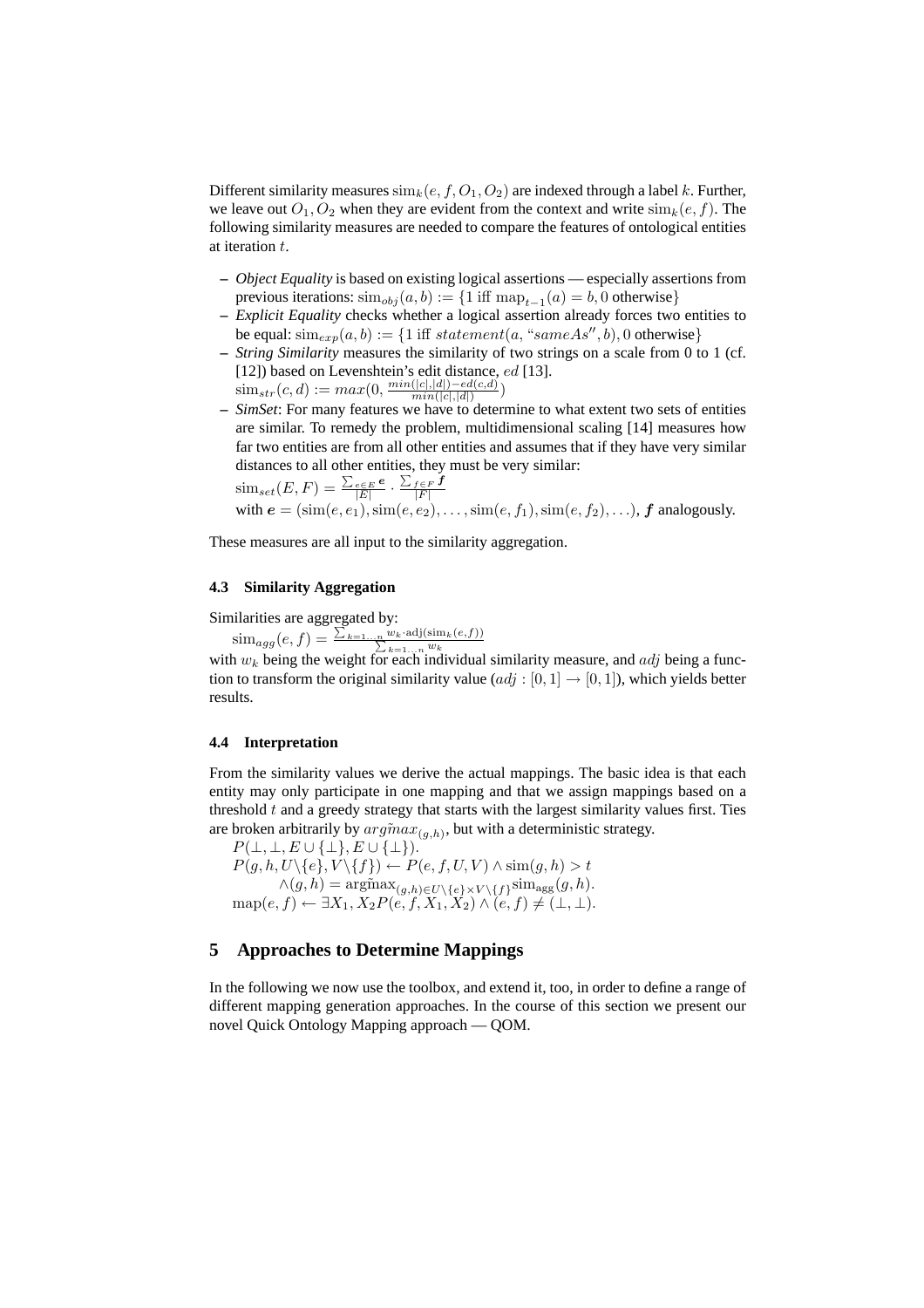#### **5.1 Standard Mapping Approaches**

Our Naive Ontology Mapping (NOM)[9] constitutes a straight forward baseline for later comparisons. It is defined by the steps of the process model as follows. Where appropriate we point to related mapping approaches and briefly describe the difference in comparison to NOM.

**1. Feature Engineering** Firstly, the ontologies have to be represented in RDFS. We use features as shown in Section 4.1.

For PROMPT and Anchor-PROMPT [2] any ontology format is suitable as long as it can be used in the Protege environment. GLUE [3] learns in advance, based on a sample mapping set, a similarity estimator to identify equal instances and concepts.

**2. Search Step Selection** All entities of the first ontology are compared with all entities of the second ontology. Any pair is treated as a candidate mapping.

This is generally the same for other mapping approaches, though the PROMPT algorithm can be implemented more efficiently by sorting the labels first, thus only requiring the comparison of two neighboring elements in the list.

**3. Similarity Computation** The similarity computation between an entity of  $O<sub>1</sub>$  and an entity of  $O_2$  is done by using a wide range of similarity functions. Each similarity function is based on a feature (Section 4.1) of both ontologies and a respective similarity measure (Section 4.2). For NOM they are shown in Table 2.

The PROMPT system determines the similarity based on the exact equality (not only similarity) of labels. Anchor-PROMPT adds structural components. In GLUE the similarity is gained using the previously learned Similarity Estimator. It further adds other features using Relaxation Labelling based on the intuition that mappings of a node are typically influenced by the node's neighborhood.

**4. Similarity Aggregation** NOM emphasizes high individual similarities and deemphasizes low individual similarities by weighting individual similarity results with a sigmoid function first and summing the modified values then. To produce an aggregated similarity (cf. Section 4.2) NOM applies  $adj(x) = \frac{1}{1 + e^{-5(x-0.5)}}$ . Weights  $w_k$  are assigned by manually maximizing the f-measure on overall training data from different test ontologies.

In systems with one similarity value such as PROMPT or GLUE this step does not apply.

**5. Interpretation** NOM interpretes similarity results by two means. First, it applies a threshold to discard spurious evidence of similarity. Second, NOM enforces bijectivity of the mapping by ignoring candidate mappings that would violate this constraint and by favoring candidate mappings with highest aggregated similarity scores.

As PROMPT is semi-automatic this step is less crucial. It presents all pairs with a similarity value above a relatively low threshold value and the users can decide to carry out the merging step or not. The relaxation labelling process of GLUE can also be seen as a kind of interpretation.

**6. Iteration** The first round uses only the basic comparison method based on labels and string similarity to compute the similarity between entities. By doing the computation in several rounds one can access the already computed pairs and use more sophisticated structural similarity measures. Therefore, in the second round and thereafter NOM re-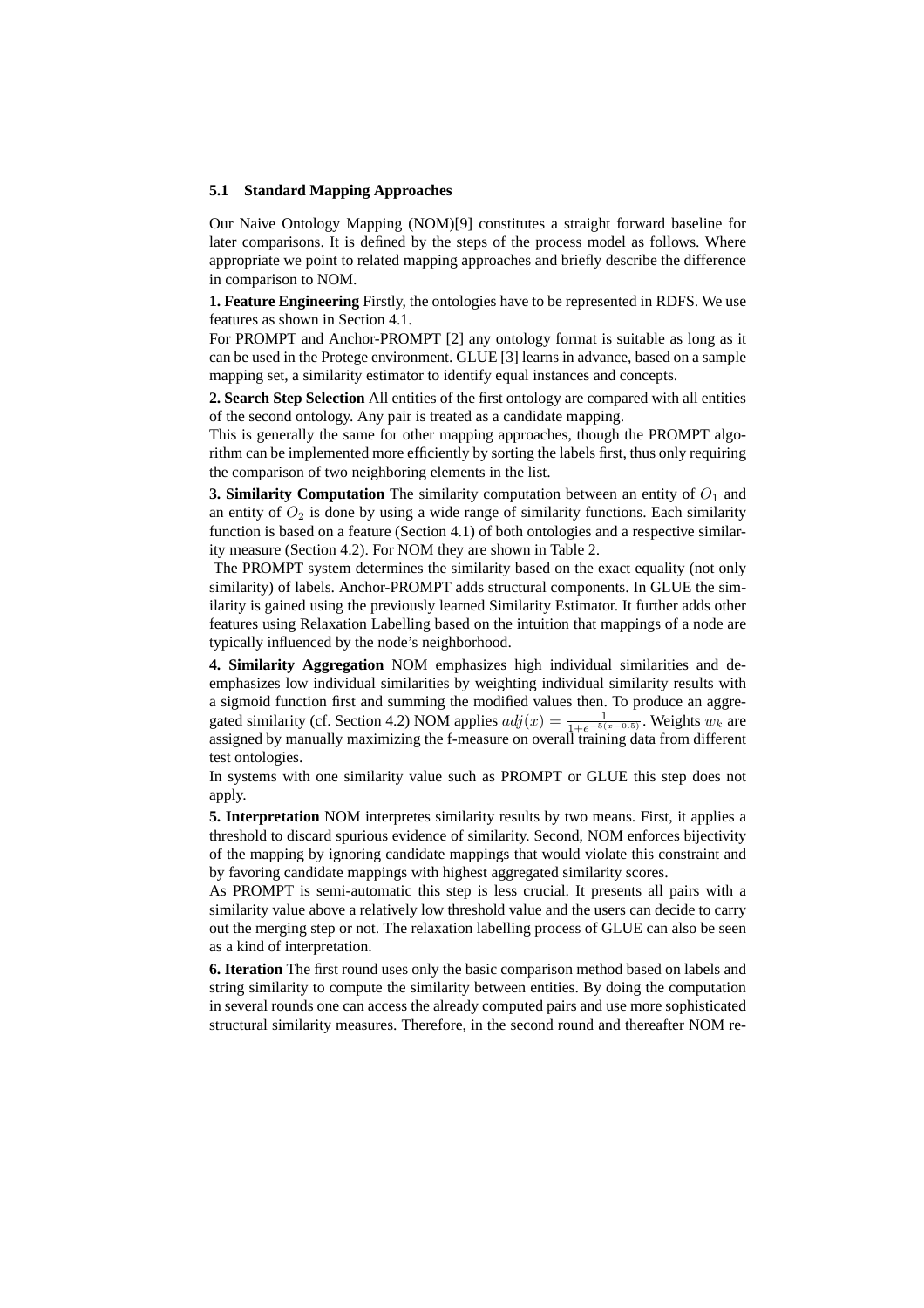| Comparing No.    |                | Feature                                                                                                           | <b>Similarity Measure</b>       |  |
|------------------|----------------|-------------------------------------------------------------------------------------------------------------------|---------------------------------|--|
| Concepts         | 1              | $(label, X_1)$                                                                                                    | string similarity( $X_1, X_2$ ) |  |
|                  | 2              | $(URI_1)$                                                                                                         | string equality $(URI_1,URI_2)$ |  |
|                  | 3              | $(X_1$ , same As, $X_2$ ) relation                                                                                | explicit equality( $X_1, X_2$ ) |  |
|                  | 4              | (direct properties, $Y_1$ )                                                                                       | $SimSet(Y_1, Y_2)$              |  |
|                  | 5              | all (inherited properties, $Y_1$ )                                                                                | $SimSet(Y_1, Y_2)$              |  |
|                  | 6              | all (super-concepts, $Y_1$ )                                                                                      | $SimSet(Y_1, Y_2)$              |  |
|                  | 7              | all (sub-concepts, $Y_1$ )                                                                                        | $SimSet(Y_1, Y_2)$              |  |
|                  | 8              | (concept siblings, $Y_1$ )                                                                                        | $SimSet(Y_1, Y_2)$              |  |
|                  | 9              | (direct instances, $Y_1$ )                                                                                        | $SimSet(Y_1, Y_2)$              |  |
|                  | 10             | $(instances, Y_1)$                                                                                                | $SimSet(Y_1, Y_2)$              |  |
| Relations        | 1              | $(label, X_1)$                                                                                                    | string similarity( $X_1, X_2$ ) |  |
|                  | 2              | $(URI_1)$                                                                                                         | string equality $(URI_1,URI_2)$ |  |
|                  | 3              | $(X_1$ , same As, $X_2$ ) relation                                                                                | explicit equality $(X_1, X_2)$  |  |
|                  | $\overline{4}$ | (domain, $X_d$ 1) and (range, $X_r$ 1) object equality( $X_{d1}$ , $X_{d2}$ ), ( $X_{r1}$ , $X_{r2}$ )            |                                 |  |
|                  | 5              | all (super-properties, $Y_1$ )                                                                                    | $SimSet(Y_1, Y_2)$              |  |
|                  | 6              | all (sub-properties, $Y_1$ )                                                                                      | $SimSet(Y_1, Y_2)$              |  |
|                  | 7              | (property siblings, $Y_1$ )                                                                                       | $SimSet(Y_1, Y_2)$              |  |
|                  | 8              | (property instances, $Y_1$ )                                                                                      | $SimSet(Y_1, Y_2)$              |  |
| <b>Instances</b> | 1              | $(label, X_1)$                                                                                                    | string similarity( $X_1, X_2$ ) |  |
|                  | $\overline{c}$ | (URI <sub>1</sub> )                                                                                               | string equality $(URI_1,URI_2)$ |  |
|                  | 3              | $(X_1$ , same As, $X_2$ ) relation                                                                                | explicit equality( $X_1, X_2$ ) |  |
|                  | $\overline{4}$ | all (parent-concepts, $Y_1$ )                                                                                     | $SimSet(Y_1, Y_2)$              |  |
|                  | 5              | (property instances, $Y_1$ )                                                                                      | $SimSet(Y_1, Y_2)$              |  |
| Property-        | 1              | (domain, $X_d$ 1) and (range, $X_r$ 1) object equality( $X_{d1}$ , $\overline{X_{d2}}$ ), ( $X_{r1}$ , $X_{r2}$ ) |                                 |  |
| Instances        | $\overline{c}$ | (parent property, $Y_1$ )                                                                                         | $SimSet(Y_1, Y_2)$              |  |

**Table 2.** Features and Similarity Measures for Different Entity Types Contributing to Aggregated Similarity in NOM. The corresponding ontology is indicated through an index.

lies on all the similarity functions listed in Table 2.

PROMPT also requires these iterations after feedback has been given by the user. The GLUE system heavily relies on iterations for the relaxation labelling process. Both do not change the strategies during the iterations.

## **5.2 QOM — Quick Ontology Mapping**

The goal of this paper is to present an efficient mapping algorithm. For this purpose, we optimize the effective, but inefficient NOM approach towards our goal. The outcome is QOM — Quick Ontology Mapping. We would also like to point out that the efficiency gaining steps can be applied to other mapping approaches as well.

**1. Feature Engineering** Like NOM, QOM exploits RDF triples.

**2. Search Step Selection** A major ingredient of run-time complexity is the number of candidate mapping pairs which have to be compared to actually find the best mappings. Therefore, we use heuristics to lower the number of candidate mappings. Fortunately we can make use of ontological structures to classify the candidate mappings into promising and less promising pairs.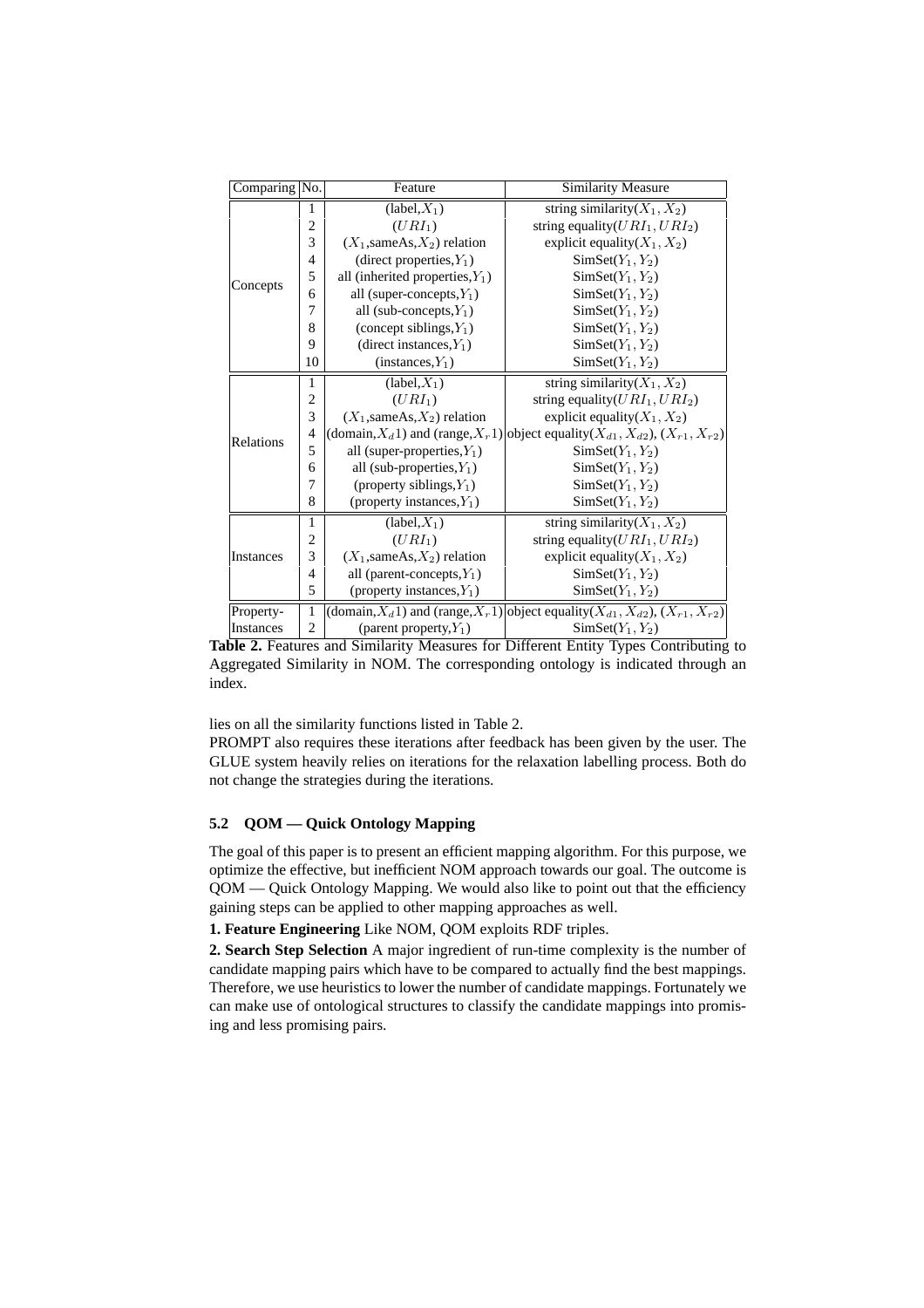In particular we use a dynamic programming approach [15]. In this approach we have two main data structures. First, we have candidate mappings which ought to be investigated. Second, an agenda orders the candidate mappings, discarding some of them entirely to gain efficiency. After the completion of the similarity analysis and their interpretation new decisions have to be taken. The system has to determine which candidate mappings to add to the agenda for the next iteration. The behavior of initiative and ordering constitutes a search strategy.

We suggest the subsequent strategies to propose new candidate mappings for inspection:

- **Random** A simple approach is to limit the number of candidate mappings by selecting either a fixed number or percentage from all possible mappings.
- Label This restricts candidate mappings to entity pairs whose labels are near to each other in a sorted list. Every entity is compared to its "label"-neighbors.
- **Change Propagation** QOM further compares only entities for which adjacent entities were assigned new mappings in a previous iteration. This is motivated by the fact that every time a new mapping has been found, we can expect to also find similar entities adjacent to these found mappings. Further, to prevent very large numbers of comparisons, the number of pairs is restricted.
- **Hierarchy** We start comparisons at a high level of the concept and property taxonomy. Only the top level entities are compared in the beginning. We then subsequently descend the taxonomy.
- **Combination** The combined approach used in QOM follows different optimization strategies: it uses a label subagenda, a randomness subagenda, and a mapping change propagation subagenda. In the first iteration the label subagenda is pursued. Afterwards we focus on mapping change propagation. Finally we shift to the randomness subagenda, if the other strategies do not identify sufficiently many correct mapping candidates.

With these multiple agenda strategies we only have to check a fixed and restricted number of mapping candidates for each original entity.<sup>4</sup> Please note that the creation of the presented agendas does require processing resources itself.

**3. Similarity Computation** QOM, just like NOM, is based on a wide range of ontology feature and heuristic combinations. In order to optimize QOM, we have restricted the range of costly features as specified in Table 3. In particular, QOM avoids the complete pair-wise comparison of trees in favor of a(n incomplete) top-down strategy. The marked comparisons in the table were changed from features which point to complete inferred sets to features only retrieving limited size direct sets.

**4. Similarity Aggregation** The aggregation of single methods is only performed once per candidate mapping and is therefore not critical for the overall efficiency. Therefore, QOM works like NOM in this step.

**5. Interpretation** Also the interpretation step of QOM is the same as in NOM.

**6. Iteration** QOM iterates to find mappings based on lexical knowledge first and based on knowledge structures later.

<sup>&</sup>lt;sup>4</sup> We have also explored a number of other strategies or combinations of strategies with simple data sets but they did not outperform results of QOM presented here.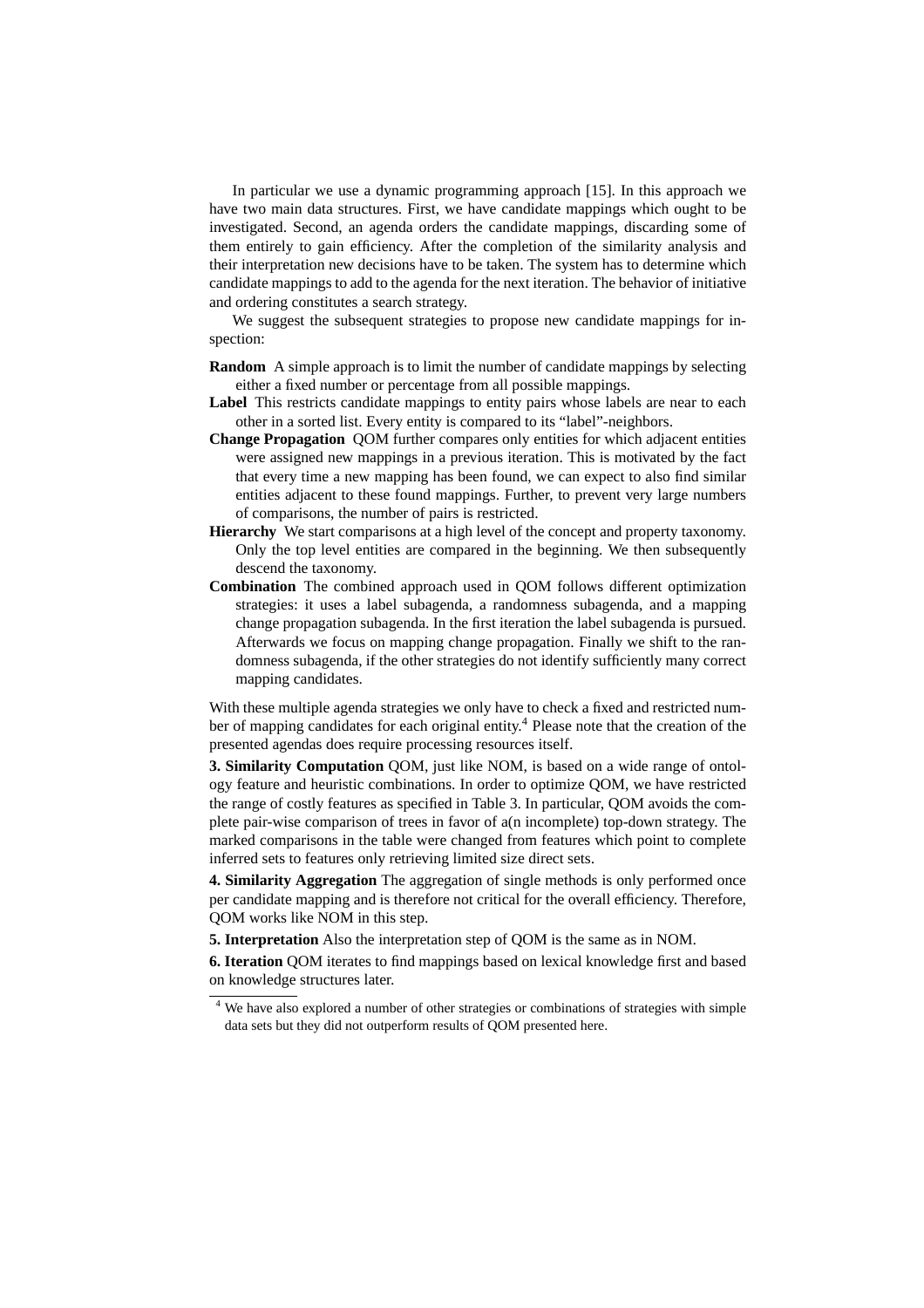| Comparing      | Change | Feature                                       | Similarity Measure |
|----------------|--------|-----------------------------------------------|--------------------|
|                | 5      | all (inherited properties, $Y_1$ )            | $SimSet(Y_1, Y_2)$ |
| Concepts       | → 5a   | (properties of direct super-concepts, $Y_1$ ) | $SimSet(Y_1, Y_2)$ |
|                | 6      | all (inherited super-concepts, $Y_1$ )        | $SimSet(Y_1, Y_2)$ |
|                | 6a     | (direct super-concepts, $Y_1$ )               | $SimSet(Y_1, Y_2)$ |
|                |        | all (inherited sub-concepts, $Y_1$ )          | $SimSet(Y_1, Y_2)$ |
|                | 7a     | (direct sub-concepts, $Y_1$ )                 | $SimSet(Y_1, Y_2)$ |
|                | 10     | all (inherited instances, $Y_1$ )             | $SimSet(Y_1, Y_2)$ |
|                | 10a    | (instances of direct sub-concepts, $Y_1$ )    | $SimSet(Y_1, Y_2)$ |
| Relations      | 5      | all (inherited super-properties, $Y_1$ )      | $SimSet(Y_1, Y_2)$ |
|                | 5a     | (direct super-properties, $Y_1$ )             | $SimSet(Y_1, Y_2)$ |
|                | 6      | all (inherited sub-properties, $Y_1$ )        | $SimSet(Y_1, Y_2)$ |
|                | 6a     | (direct sub-properties, $Y_1$ )               | $SimSet(Y_1, Y_2)$ |
| 4<br>Instances |        | all (inherited parent-concepts, $Y_1$ )       | $SimSet(Y_1, Y_2)$ |
|                | 4a     | (direct parent-concepts, $Y_1$ )              | $SimSet(Y_1, Y_2)$ |

**Table 3.** Features and Similarity Measures for Different Entity Types Contributing to Aggregated Similarity in QOM. The lower case "a" indicates that the feature has been modified for efficiency considerations.

In all our tests we have found that after ten rounds hardly any further changes occur in the mapping table. This is independent from the actual size of the involved ontologies. QOM therefore restricts the number of runs.

Assuming that ontologies have a fixed percentage of entities with similar lexical labels, we will easily find their correct mappings in the first iteration. These are further evenly distributed over the two ontologies, i.e. the distance to the furthest not directly found mapping is constant. Through the change propagation agenda we pass on to the next adjacent mapping candidates with every iteration step. The number of required iterations remains constant; it is independent from the size of the ontologies.

# **6 Comparing Run-time Complexity**

We determine the worst-case run-time complexity of the algorithms to propose mappings as a function of the size of the two given ontologies. Thereby, we wanted to base our analysis on realistic ontologies and not on artifacts. We wanted to avoid the consideration of large ontologies with  $n$  leaf concepts but a depth of the concept hierarchy  $H_C$  of  $n-1$ . [16] have examined the structure of a large number of ontologies and found, that concept hierarchies on average have a branching factor of around 2 and that the concept hierarchies are neither extremely shallow nor extremely deep. The actual branching factor can be described by a power law distribution. Hence, in the following we base our results on their findings.

**Theorem 1.** *The worst case run-time behaviors of NOM, PROMPT, Anchor-PROMPT, GLUE and QOM are given by the following table:*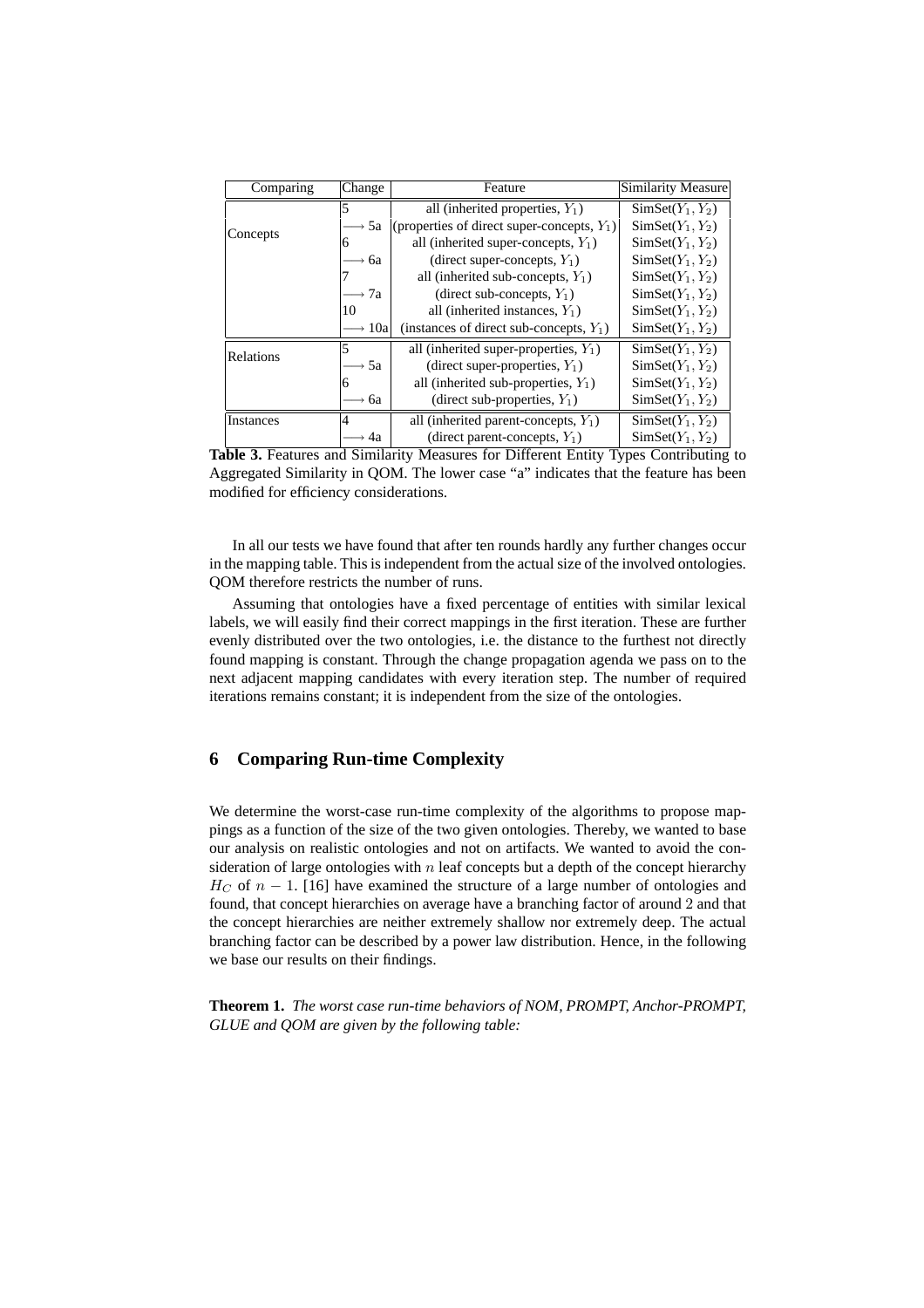| $\overline{O(n^2 \cdot log^2(n))}$ |
|------------------------------------|
| $O(n \cdot log(n))$                |
| $O(n^2 \cdot log^2(n))$            |
| $O(n^2)$                           |
| $O(n \cdot log(n))$                |
|                                    |

**Proof Sketch 1** *The different algorithmic steps contributing to complexity* <sup>7</sup> *are aligned to the canonical process of Section 3.*

*For each of the algorithms, one may then determine the costs of each step. First, one determines the cost for feature engineering (*feat*). The second step is the search step i.e. candidate mappings selection (*sele*). For each of the selected candidate mappings (comp) we need to compute* k *different similarity functions*  $\sin_k$  *and aggregate them (*agg*). The number of entities involved and the complexity of the respective similarity measure affect the run-time performance. Subsequently the interpretation of the similarity values with respect to mapping requires a run-time complexity of* inter*. Finally we have to iterate over the previous steps multiple times (*iter*).*

*Then, the worst case run-time complexity is defined for all approaches by:*

 $c = (feat + sele + comp \cdot (\sum_{k} sim_{k} + agg) + inter) \cdot iter$ 

*Depending on the concrete values that show up in the individual process steps the different run-time complexities are derived in detail in [6].*

# **7 Empirical Evaluation and Results**

In this section we show that the worst case considerations carry over to practical experiments and that the quality of QOM is only negligibly lower than the one of other approaches. The implementation itself was coded in Java using the KAON-framework<sup>8</sup> for ontology operations.

#### **7.1 Test Scenario**

**Metrics** We use standard information retrieval metrics to assess the different approaches (cf. [17]):

Precision  $p = \frac{\text{\#correct} found mapping}{\text{\#found mappings}}$ Recall  $r = \frac{\text{\#coirfect} found\text{~mapping}}{\text{\#existing-mappings}}$ <br>F-Measure  $f_1 = \frac{2pr}{p+r}$ 

<sup>&</sup>lt;sup>5</sup> This complexity assumes an ideal implementation of PROMPT using a sorted list. The tool itself requires  $O(n^2)$ .

<sup>6</sup> This result is based on optimistic assumptions about the learner.

 $<sup>7</sup>$  In this paper we assume that the retrieval of a statement of an ontology entity from a database</sup> can be done in constant access time, independent of the ontology size, e.g. based on sufficient memory and a hash function.

<sup>8</sup> http://kaon.semanticweb.org/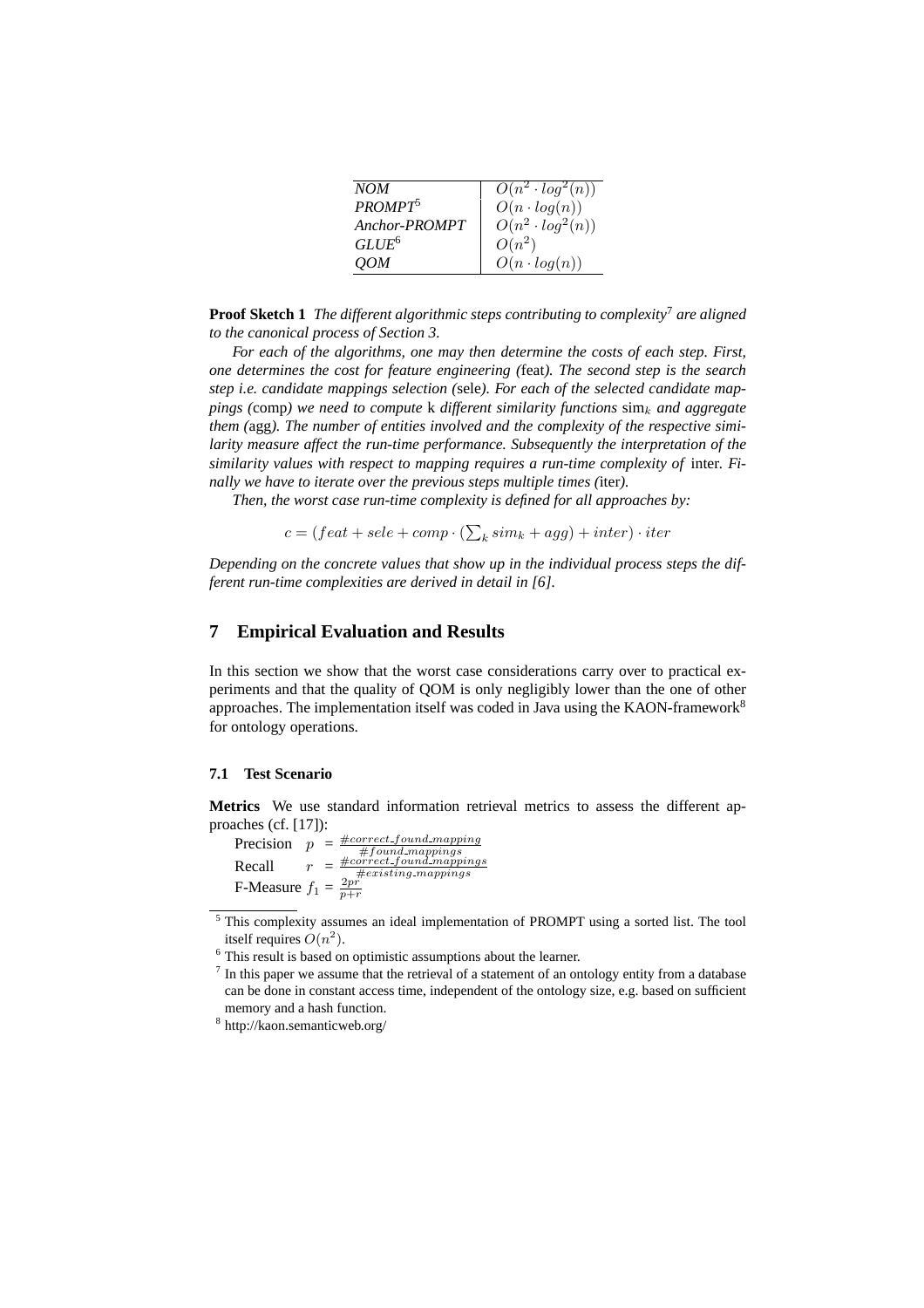**Data Sets** Three separate data sets were used for evaluation purposes. As real world ontologies and especially their mappings are scarce, students were asked to independently create and map ontologies.<sup>9</sup>

**Russia 1** In this first set we have two ontologies describing Russia. The students created the ontologies with the objectives to represent the content of two independent travel websites about Russia. These ontologies have approximately 400 entities each, including concepts, relations, and instances. The total number of possible mappings is 160, which the students have assigned manually.

**Russia 2** The second set again covers Russia, but the two ontologies are more difficult to map. After their creation they have been altered by deleting entities and changing the labels at random. They differ substantially in both labels and structure. Each ontology has 300 entities with 215 possible mappings, which were captured during generation.

**Tourism** Finally, the participants of a seminar created two ontologies which separately describe the tourism domain of Mecklenburg-Vorpommern. Both ontologies have an extent of about 500 entities. No instances were modelled with this ontology though, they only consist of concepts and relations. The 300 mappings were created manually.

**Strategies** We evaluated the mapping strategies described in the previous sections:

- **–** PROMPT As the PROMPT algorithm is rather simple and fast we use it as a baseline to evaluate the speed. The empirical evaluation is based on the actual implementation of PROMPT rather than its theoretic potential, as described in the previous section.
- **–** NOM / Anchor-PROMPT Naive Ontology Mapping is an approach making use of a wide range of features and measures. Therefore it reaches high levels of effectiveness and represents our quality baseline. In terms of structural information used and complexity incurred it is similar to Anchor-PROMPT.
- **–** QOM Quick Ontology Mapping is our novel approach focusing on efficiency.

To circumvent the problem of having semi-automatic merging tools (PROMPT and Anchor-PROMPT) in our fully automatic mapping tests, we assumed that every proposition of the system is meaningful and correct. Further, as we had difficulties in running Anchor-PROMPT with the size of the given data sets, we refer to the results of the somewhat similar NOM. For GLUE we face another general problem. The algorithm has a strong focus on example instance mappings. As we can not provide this, we refrained from running the tests on a poorly trained estimator which would immediately result in poor quality results.

### **7.2 Results and Discussion**

We present the results of the strategies on each of the data sets in Figures 3 and 4. The tourism dataset shows similar characteristics as Russia 1 and is therefore not plotted. The x-axis shows the elapsed time on a logarithmic scale, the y-axis corresponds to the f-measure. The symbols represent the result after each iteration step.

<sup>9</sup> The datasets are available from http://www.aifb.uni-karlsruhe.de/WBS/meh/mapping/.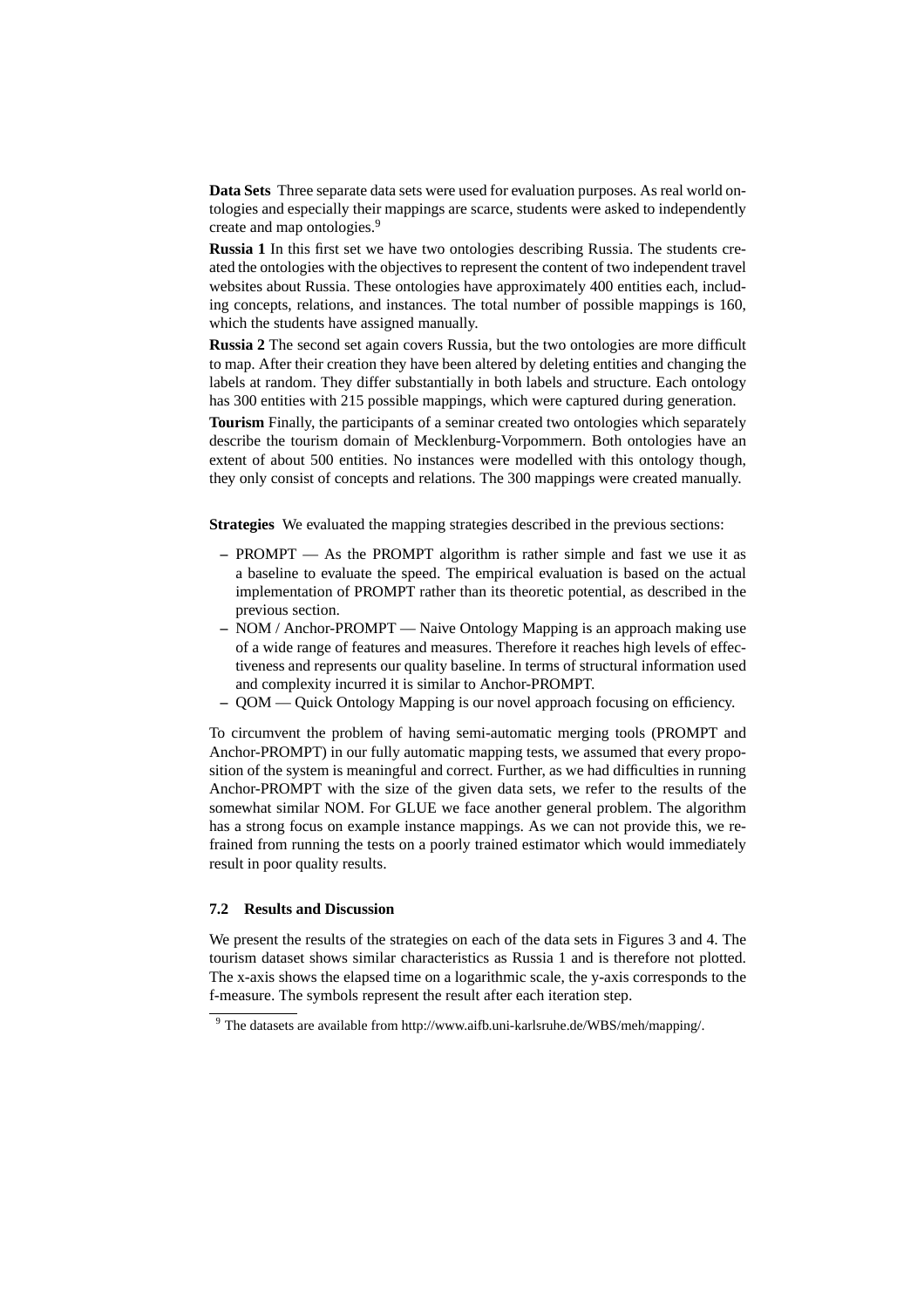

**Fig. 3.** Mapping quality reached over time with Russia 1 ontologies.



**Fig. 4.** Mapping quality reached over time with Russia 2 ontologies.

Depending on the scenario PROMPT reaches good results within a short period of time. Please notice that for ontologies with a small number of similar labels (Figure 4) this strategy is not satisfactory (f-measure 0.06). In contrast, the f-measure value of the NOM strategy rises slowly but reaches high absolute values of up to 0.8. Unfortunately it requires a lot of time. Finally the QOM Strategy is plotted. It reaches high quality levels very quickly. In terms of absolute values it also seems to reach the best quality results of all strategies. This appears to be an effect of QOM achieving an about 20 times higher number of iterations than NOM within the given time frame.

**Lessons Learned.** We had the hypothesis that faster mapping results can be obtained with only a negligible loss of quality. We here briefly present the bottom line of our considerations in this paper:

- 1. Optimizing the mapping approach for efficiency like QOM does decreases the overall mapping quality. If ontologies are not too large one might prefer to rather avoid this.
- 2. Labels are very important for mapping, if not the most important feature of all, and alone already return very satisfying results.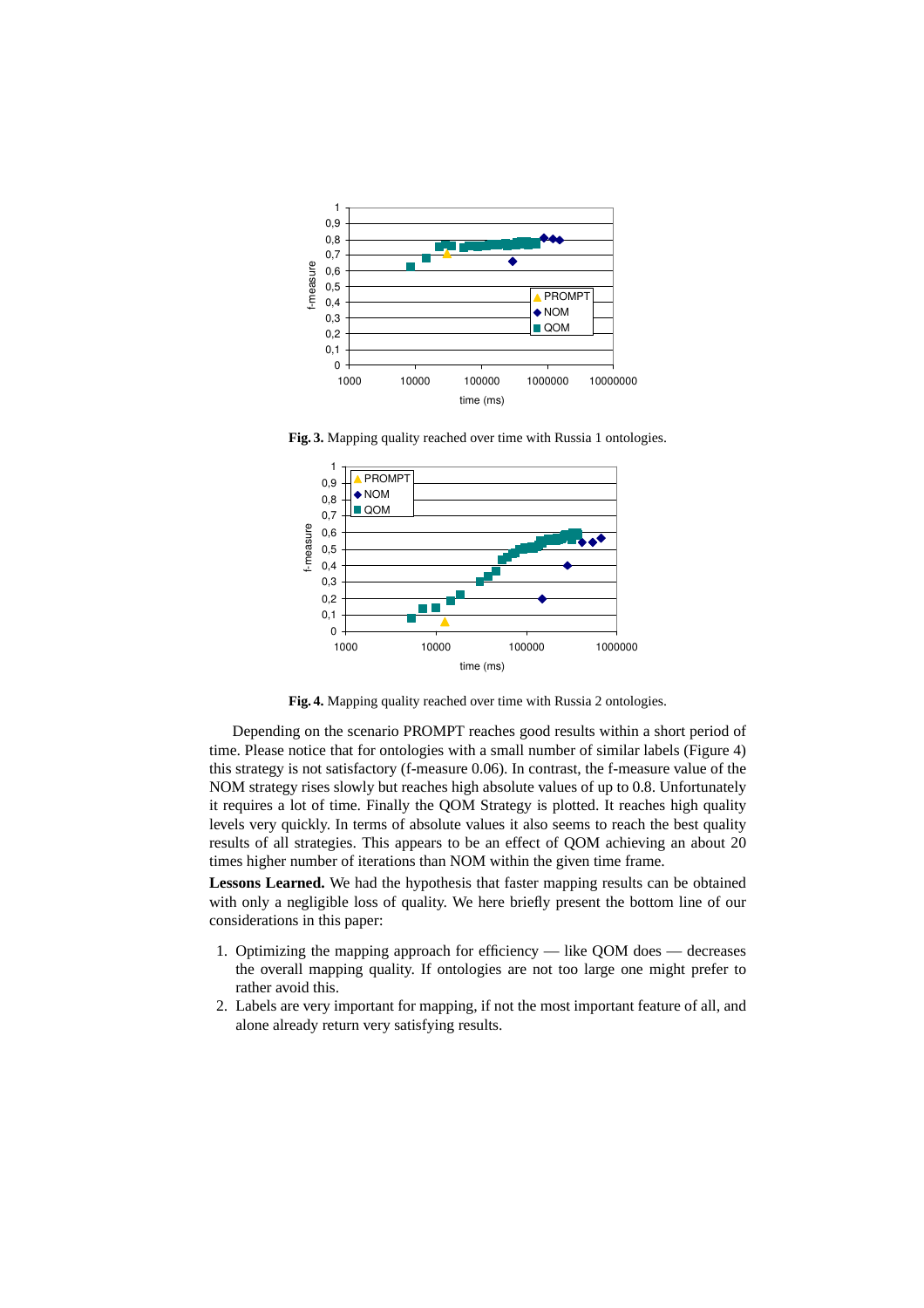- 3. Using an approach combining many features to determine mappings clearly leads to significantly higher quality mappings.
- 4. The Quick Ontology Mapping approach shows very good results. Quality is lowered only marginally, thus supporting our hypothesis.
- 5. QOM is faster than standard prominent approaches by a factor of 10 to 100 times.

Recapitulating we can say that our mapping approach is very effective and efficient.

# **8 Related Work**

We only present closely related work not yet mentioned in this paper.

Various authors have tried to find a general description of similarity with several of them being based on knowledge networks. [18] give a general overview of similarity.

Original work on mapping is presented by [19] in their tool ONION, which uses inferencing to execute mappings, but is based on manually assigned mappings or very simple heuristics. An interesting approach for schema and ontology mapping is presented by [20]. Explicit semantic rules are added for consideration. A SAT solver is used to prevent mappings to imply semantical contradictions.

Despite the large number of related work on effective mapping already mentioned throughout this paper, there are very few approaches raising the issue of efficiency.

Apart from the ontology domain research on mapping and integration has been done in various computer science fields. [1] present an approach to integrate documents from different sources into a master catalog. There has also been research on efficient schema and instance integration within the database community. [21] is a good source for an overview. Due to the different domain comparisons with our approach are very difficult.

#### **9 Conclusion**

The problem of mapping two ontologies effectively and efficiently arises in many application scenarios [4, 5]. We have devised a generic process model to investigate and compare different approaches that generate ontology mappings. In particular, we have developed an original method, QOM, for identifying mappings between two ontologies. We have shown that it is on a par with other good state-of-the-art algorithms concerning the quality of proposed mappings, while outperforming them with respect to efficiency — in terms of run-time complexity  $(O(n \cdot log(n))$  instead of  $O(n^2))$  and in terms of the experiments we have performed (by a factor of 10 to 100).

*Acknowledgements* Research reported in this paper has been partially financed by the EU in the IST projects WonderWeb (IST-2001-33052), SWAP (IST-2001-34103) and SEKT (IST-2003-506826).

### **References**

1. Agrawal, R., Srikant, R.: On integrating catalogs. In: Proceedings of the tenth international conference on World Wide Web, ACM Press (2001) 603–612